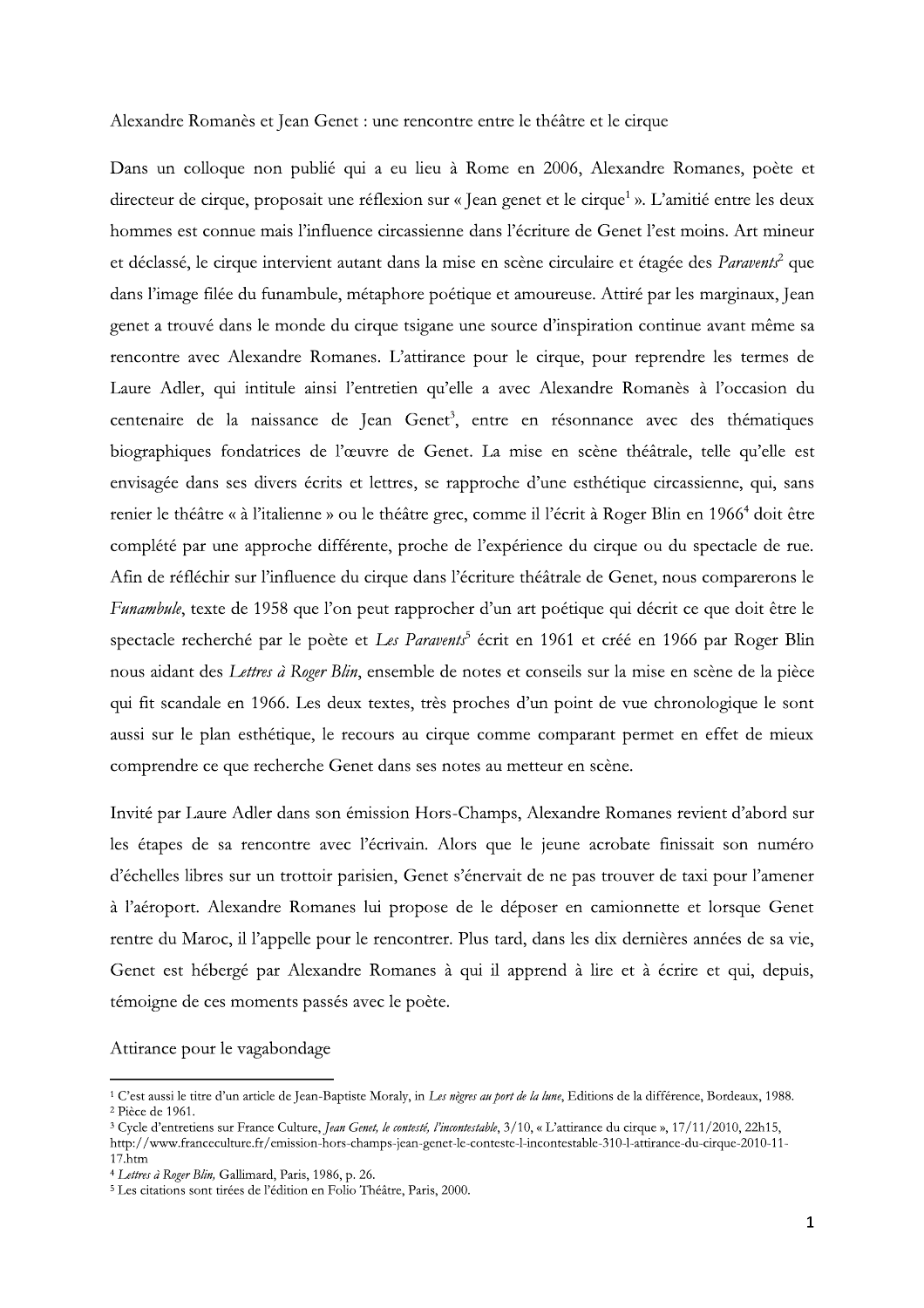Les biographes Alber Dichy et Pascal Fouché, auteurs Les biographes Alber Dichy et Pascal Fouché, auteurs de *Jean Genet, matricule 192.102<sup>6</sup>*, mettent en évidence de nombreux éléments de l'enfance et de l'adolescence de l'écrivain que l'on retrouve dans ses œuvres sous for aphe chez René de Buxeuil, promis à un avenir certes non pas brillant mais du moins équilibré, le jeune adolescent de 13 ans vole une petite somme d'argent et fuit afin d'être « avale par la fête foraine » qui s'était installée dans la localité. Ce n'est pas la première fugue de cet enfant de l'assistance qui semble avoir passé son adolescence sur les routes et dans les trains, dans un déséquilibre permanent. Abandonné à sept mois par sa mère qui ne pouvait plus payer la nourrice, Jean Genet est élevé par une famille nourricière dans le Morvan jusqu'à l'âge de 13 ans, âge auquel s'arrête le contrat passé entre la famille d'accueil et l'assistance. C'est alors que ce brillant élève est placé chez René de Buxeuil, place enviable vu la situation du jeune adolescent, et que ses biographes qualifient de « chance » mais que le jeune Genet prèfère ne pas saisir.

On est tenté de voir dans le rapprochement de Jean Genet, dans les dernières années de sa vie, de tribus familiales solides bien que différentes, celle d'Alexandre Romanès ou celle d'Antoine Bourseiller, acteur et metteur en scène, une recherche d'un certain « maternage » comme le dit Laure Adler au cours de l'émission citée plus haut. Alexandre Romanés répond de manière catégorique : l'amitié qui le lie à Jean Genet n'est en rien un maternage. Le directeur de cirque rappelle alors l'attirance de l'écrivain pour les marginaux d'une manière générale, qu'il s'agisse des Black Panthers, des Palestiniens, des Immigrés ou des Tsiganes. Sans doute Genet trouve-t-il dans la tribu qui gravite autour d'Alexandre Romanès une cellule sociale qui a la générosité de l'integrer sans l'engager dans un processus administratif ; une famille faite de rapports entre personnes et non d'écrits ou de registres officiels.

Toute l'enfance de Genet est en effet consignée de manière presque maniaque par l'administration, ce qui explique, d'après ses biographes, que l'on connaisse de nombreux détails de cette période normalement si intime. Dans le cas de Genet, on ne constate ni intimité ni espace propre, et le mouvement permanent de l'écrivain qui habite dans des chambres d'hôtels ressemble en effet une vie nomade, sans propriété et sans lieu. Il est impossible de réduire l'œuvre de Genet à un message, aussi vaste soit-il, mais l'expérience de l'exclusion du monde, en tant qu'enfant abandonné non adoptable puis en tant que membre de la colonie pénitentiaire de Mettray où ses différents vols et fugues le ménent de 15 à 18 ans, semble lui donner le rôle de Erice a an increasge, aussi vasce correla, mais renper<br>fant abandonné non adoptable puis en tant que<br>ray où ses différents vols et fugues le mènent de 1.<br>t Dichy et Pascal Fouché, *Jean Genet, matricule* 192.102, Gallimard

<sup>&</sup>lt;sup>6</sup> Albert Dichy et Pascal Fouché, *Jean Genet, matricule 192.102*, Gallimard, 2010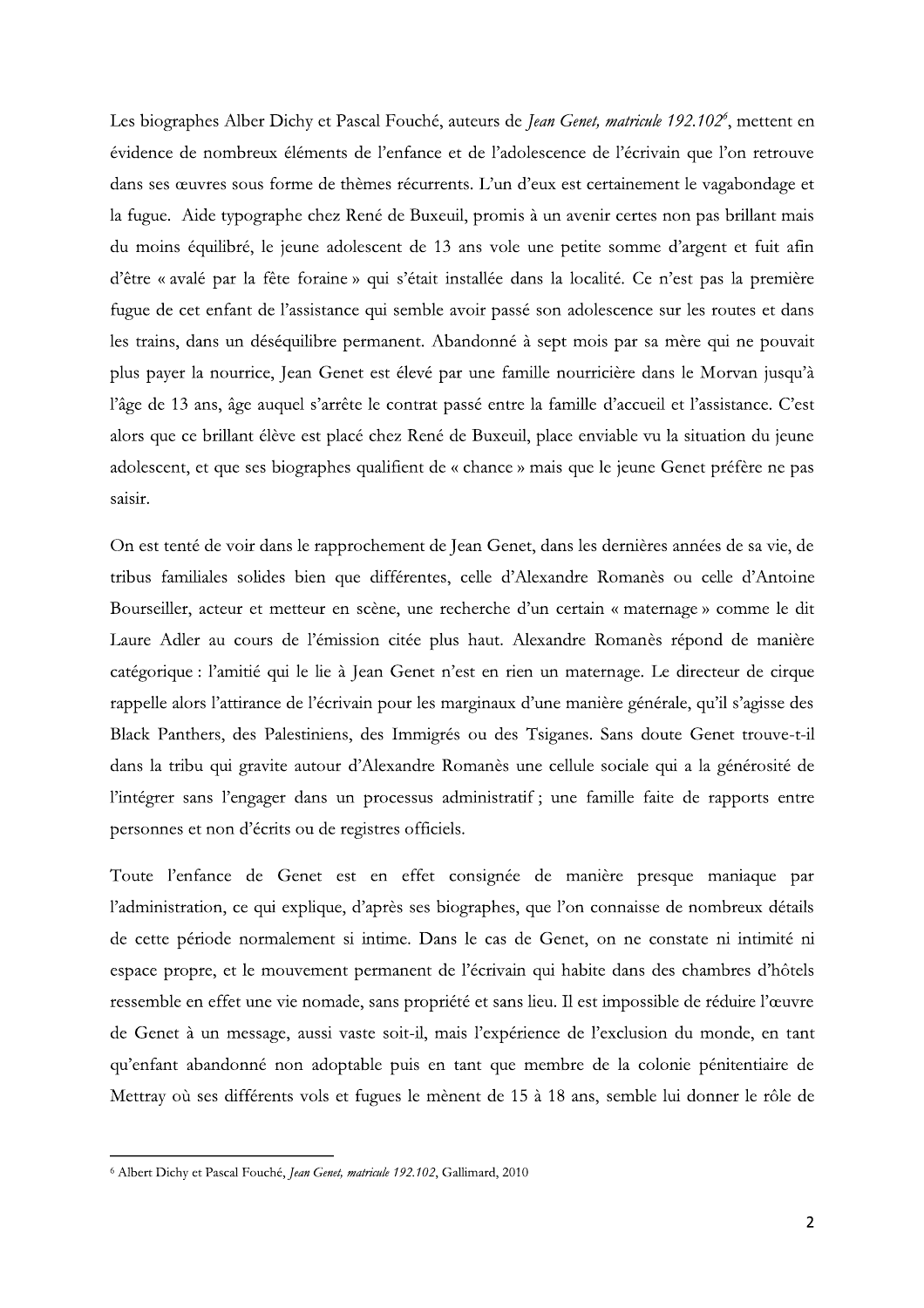témoin des exclusions, ou en tout cas de familier avec la marginalité. A propos de la communauté gay que fréquente Genet, Didier Eribon note :

C'est une négociation permanente entre l'intégration et l'exil, ou plutôt une imbrication de ces deux mouvements, qui, en fait, ne sont jamais vraiment dissociables l'un de l'autre (pour la simple raison que, quelle que soit la pulsion « asociale » qui pousse un individu à se tenir à l'écart du monde, il est malgré lui situé dans ce monde dans lequel il vit, et il lui faut, à chaque instant, transiger, c'est-à-dire opérer une transaction entre des choix et des contraintes, des moments de révolte et des phases de soumission, les manifestations toujours présentes d'une adhésion au valeurs majoritaires et les exigences toujours à réaffirmer d'une morale ou d'une conduite minoritaire : on ne peut pas penser dans les termes du oui ou du non, du tout l'un ou tout l'autre ; c'est toujours les deux à la fois, avec des inflexions plus marquées dans un sens ou dans l'autre selon les périodes de la vie, les moments de la journée...)<sup>7</sup> »

Le terme minoritaire repris tout au long de l'ouvrage de Didier Eribon renvoie à tout un ensemble de personnages exclus de la société ou de l'histoire pour différentes raisons et que Genet a côtoyés tout au long de sa vie : homosexuels, immigrés, Noirs américains, Palestiniens ou Tsiganes. C'est dans ces marges que Genet trouve son centre, comme la colonie pénitentiaire de Mettray devient, parce qu'il arrive à la « chanter », son seul véritable domaine, sa maison, sa propriété.

Les rapports de Genet avec la marginalité ne sont pas simplement biographiques mais poétiques aussi puisqu'il peuple ses œuvres, romanesques et théâtrales, de marginaux rejetés comme lui et qu'il les place au centre de ces récits. Le nom propre devient ainsi la marque d'une exclusion d'abord involontaire puis reprise de manière consciente et voulue. Genet ne découvre l'orthographe véritable de son nom (celui de sa mère) que lors d'un procès où on le lui épèle. Il hésitait avant cela entre GENEST et GENET. L'adolescent découvre alors qu'il a une autre famille, celle qui est symboliquement reliée au monde des fleurs, ce qui explique l'importance du terme dans les titres romanesques (Notre-dame-des-fleurs et Miracle de la rose) et qu'il se dise lors des entretiens « familier des fleurs ». Il s'agit ainsi d'une filiation recréée à partir du signifiant du nom de famille. Alexandre Romanès a lui-même changé de nom et choisi consciemment de se rattacher à une famille (le romanès désigne une langue, il s'agit donc d'une filiation linguistique) plus large et plus consciente de sa marginalité plutôt qu'au nom paternel, Bouglione. Là encore Genet trouvait un exemple en acte d'une esthétique proche de ce qu'il recherchait lui-même et que l'administration française, premier biographe de l'auteur, lui cachait : il s'agit moins de refuser la marginalité que de la sublimer, de même qu'il ne s'agit pas de s'enfuir de la prison (ou de la

<sup>&</sup>lt;sup>7</sup> Didier Eribon, Une morale du minoritaire, variation sur un thème de Jean Genet, Fayard, 2001, p. 307.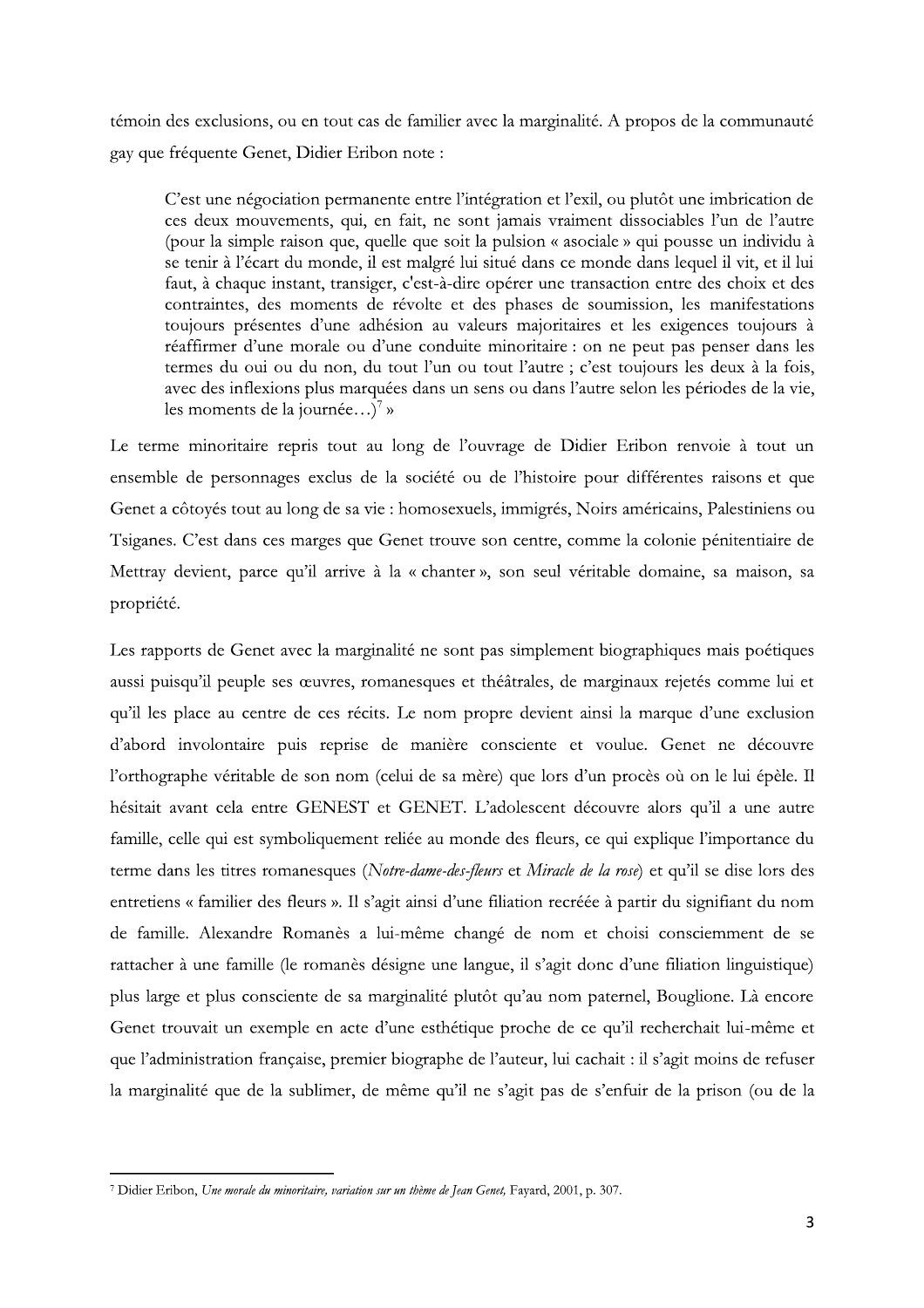colonie pénitentiaire de Mettray), que d'en devenir le roi et de faire de ce non lieu, expérience de l'ultime marginalisation, une revendication esthétique.

Pour étudier le traitement de la marginalité dans l'œuvre de Genet, on peut suivre la thématique homosexuelle qui revient dans de nombreuses œuvres romanesques, Divine étant sans doute le personnage le plus emblématique de cette esthétique de la marginalité et de l'exclusion. Divine est un travesti qui navigue de lieux interlopes du Paris nocturnes en cellules de prisons. Dans Notre-Dame des Fleurs, roman dont il est le héros, publié en 1944, le lecteur trouve en effet déjà l'ensemble des personnages qui occupent les œuvres et la vie de Genet tant du point de vue esthétique que du point de vue politique. Les personnages tsiganes sont présents à plusieurs reprises, et la rédaction de ce roman est bien antérieure à la rencontre de Jean Genet avec Alexandre Romanès. Trois d'entre eux forment par exemple un groupe uni dans la prison que fréquente le narrateur, représentant une catégorie bien identifiable dans ce monde des marginalisés. Ils mettent en place une « école du vol » qui ressemble bien plus à une esthétique du « déplacement d'objet » comme le disait Genet de cette pratique essentielle à sa propre identité. Le narrateur échoue, et Genet qui s'avouait voleur précisait qu'il n'était qu'un petit voleur. La beauté, qui est pour lui de la « laideur projeté » est associée à un mouvement de révolte qui transforme l'exclusion en une revendication esthétique. C'est une constante dans l'œuvre de Genet qui permet de dépasser le caractère provocateur de ces œuvres et de comprendre l'importance du pourrissement comme signe d'une marginalité non plus subie mais revendiquée. C'est par exemple ce qui explique que les personnages principaux des Paravents, Saïd et Leïla revendiquent avec tant de violence leur propre laideur, support et justification de leur révolte.

Leïla : Je t'obéirai. (Soudain sévère.) Mais moi, je veux – c'est ma laideur gagnée heure par heure, qui parle, ou qui parle ? - que tu cesses de regarder en arrière. Je veux que tu me conduises sans broncher au pays de l'ombre et du monstre. Je veux que tu t'enfonces dans le chagrin sans retour. Je veux – c'est ma laideur gagnée minute par minute qui parle - que tu sois sans espoir. Je veux que tu choisisses le mal et toujours le mal. Je veux que tu ne connaisses que la haine et jamais l'amour. Je veux – c'est ma laideur gagnée seconde par seconde qui parle - que tu refuses l'éclat de la nuit, la douceur du silex, et le miel des chardons. Je sais où nous allons, Saïd, et pourquoi nous y allons. Ce n'est pas pour aller quelque part, mais afin que ceux qui nous y envoient restent tranquilles sur un rivage tranquille<sup>8</sup>.

Si l'on suit la logique de cette esthétique, la marginalité, et la prison en est le dernier stade, devient le centre d'un monde poétisé par la révolte. L'objet de la marginalisation devient, par le regard poétique volontaire (qui rejoint l'acte politique en ce sens), le sujet de cette marginalisation.

<sup>&</sup>lt;sup>8</sup> OP. cit., Treizième tableau, p.169.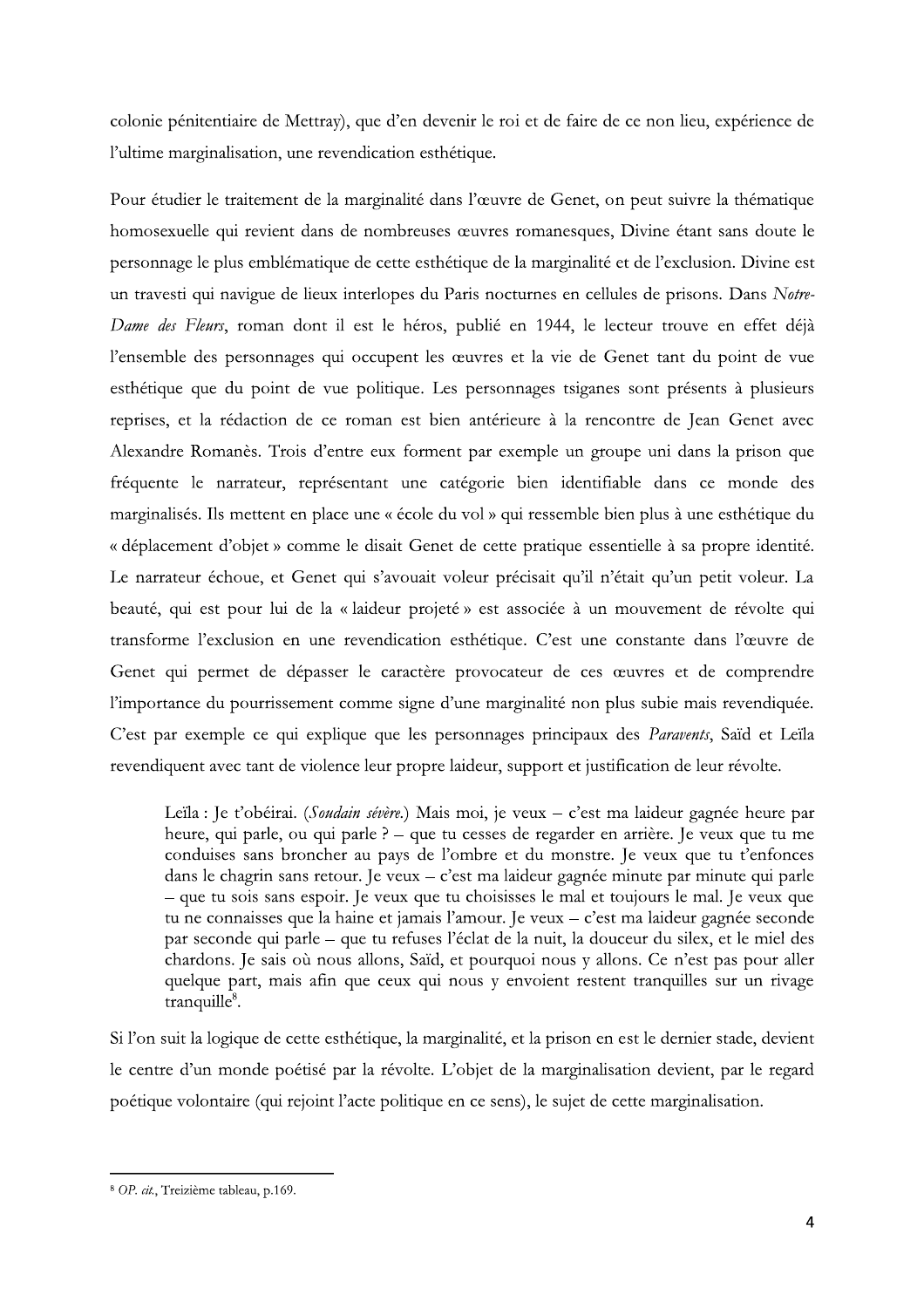Cette idée du centre recréé par la volonté poétique recoupe celle du regard panoptique étudié par Foucault dans Surveiller et punir<sup>9</sup> : le système panoptique de la prison (ou de la société en général) doit offrir au gardien la possibilité de tout voir et impose au détenu l'inconfort de se sentir à tout moment épié. Le cirque, comme le théâtre de rue, par sa disposition particulière offre une scénographie qui inverse ce regard panoptique et fait de l'artiste, objet de tous les regards, le gardien lui-même, placé au centre du cercle des spectateurs. Dans le Miracle de la rose il s'agit bien de cette inversion qui fait de l'objet de la surveillance le sujet même du spectacle et de l'exhibition. L'insécurité, pour reprendre les termes de Genet n'est plus simplement source d'inconfort ou de mal être mais la source même de toute poésie, de « fraîcheur » comme il l'affirme dans un entretien avec Antoine Bourseiller<sup>10</sup>. A propos de la mise en scène des Paravents il conseille ainsi Roger Blin de privilégier un théâtre de plein air après avoir présenté le théâtre à l'italienne dans ces termes :

Le théâtre à l'italienne ne fera pas de vieux os. [...] Le spectateur de l'orchestre et des loges se savait regardé – goulûment – par celui de la poulaille. Se sachant spectacle avant le spectacle, il se comportait comme un spectacle doit le faire : afin d'être vu. D'un côté comme de l'autre – je veux dire, en haut comme en bas – le spectacle de la scène n'arrivait donc jamais aux spectateurs dans sa totale pureté<sup>11</sup>.

Plus loin il rappelle ce conseil :

Trop souvent les comédiens regardent la salle. Je crois qu'ils doivent la regarder sans la voir. De toute façon, ils ont tort de regarder toujours, quand ils regardent la salle, les fauteuils d'orchestre. Si, par misère, ils doivent la regarder, qu'ils en prennent donc les vraies mesures, et que leur œil aille jusqu'au poulailler<sup>12</sup>.

L'inversion du regard, nécessaire à la représentation, doit au contraire placer l'artiste au centre, c'est-à-dire à la place du gardien dans le regard panoptique et la circularité de la scène dans le cirque traditionnel ou l'absence totale de scène dans le spectacle de rue, offre cette particularité nécessaire à l'exhibition réelle qui seule fait du marginal le point vers lequel tous se dirigent.

Le système de Genet s'appuie sur ce renversement et trouve dans le spectacle de rue ou le cirque tsigane un exemple en acte qu'il a particulièrement travaillé dans le Funambule<sup>13</sup>, art poétique et lettre d'amour adressé à son amant Abdallah.

Le funambule et les paravents lecture croisée

Fascination

<sup>&</sup>lt;sup>9</sup> Tel, Paris, 1993.

 $10$  Op. cit.

<sup>&</sup>lt;sup>11</sup> Lettres à Roger Blin, éd. cit., p. 27

 $12$  Op. cit., p. 45

<sup>&</sup>lt;sup>13</sup> Les références sont toutes tirées de l'édition Gallimard, l'Arbalète, Paris, 2010.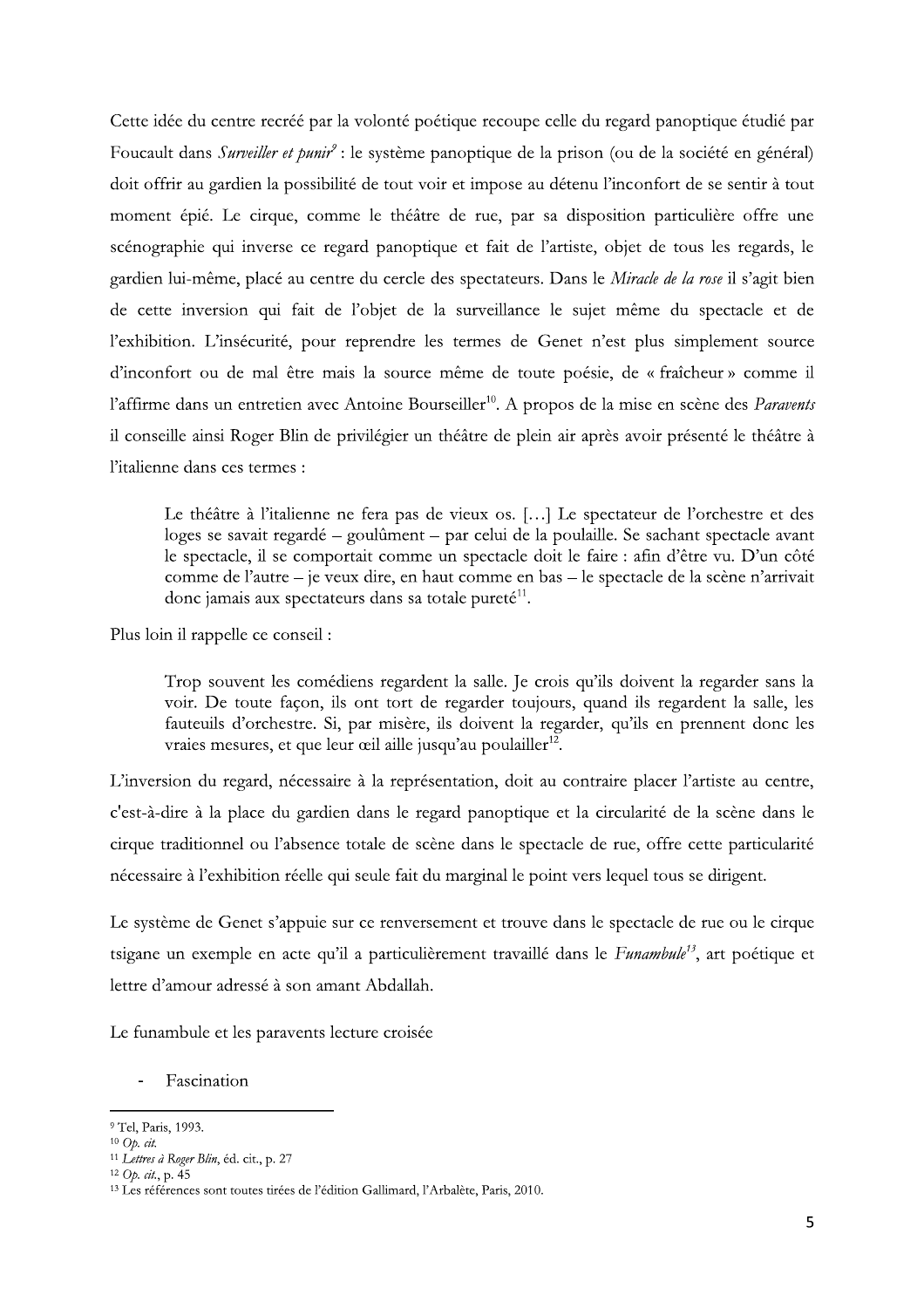Ce qui soutient l'ensemble de cet art poétique est la fascination : c'est elle que doit créer l'artiste afin d'attirer les regards qui convergent vers lui et de les conserver jusqu'à la fin de son numéro et au-delà. Genet utilise pour démontrer cela la métaphore inaugurale de la « paillette d'or ». Le texte commence ainsi:

Une paillette d'or est un disque minuscule en métal doré, percé d'un trou. Mince et légère, elle peut flotter sur l'eau. Il en reste quelquefois une ou deux accrochées dans les boucles d'un acrobate<sup>14</sup>.

Cette paillette est citée tout au long du texte et concentre ce que Genet décrit comme étant la source même de la fascination que l'acrobate doit rechercher. Le cirque devient alors le lieu de l'expérience esthétique que recherche Genet dans ses pièces comme dans ses romans, qui doivent être des « fêtes ».

Je vous dis cela parce que la fête, si limitée dans le temps et l'espace, apparemment destinée à quelques spectateurs, sera d'une telle gravité qu'elle sera aussi destinée aux morts. Personne ne doit être écarté ou privé de la fête : il faut qu'elle soit si belle que les morts aussi la devinent, et qu'ils en rougissent. Si vous réalisez les Paravents, vous devez aller toujours dans le sens de la fête unique, et très loin en elle<sup>15</sup>.

Dans le Funambule, une comparaison entre le cirque et le théâtre permet de mieux comprendre ce qu'il entend par le terme fête et pourquoi il fait de ce rituel, élément si important dans la poétique de genet, un lien (un fil tendu) entre le monde des vivants et celui des morts.

Comme le théâtre, le cirque a lieu le soir, à l'approche de la nuit, mais il peut aussi bien se donner en plein jour.

Si nous allons au théâtre c'est pour pénétrer dans le vestibule, dans l'antichambre de cette mort précaire que sera le sommeil. Car c'est une Fête qui aura lieu à la tombée du jour, la plus grave, la dernière, quelque chose de très proche de nos funérailles. Quand le rideau se lève, nous entrons dans un lieu où se préparent les simulacres infernaux. C'est le soir afin qu'elle soit pure (cette fête) qu'elle puisse se dérouler sans risquer d'être interrompue par une pensée, par une exigence pratique qui pourrait la détériorer...

Mais le Cirque ! Il exige une attention aiguë, totale. Ce n'est pas notre fête qui s'y donne. C'est un jeu d'adresse qui exige que nous restions en éveil<sup>16</sup>.

Le cirque est ainsi une sorte de théâtre parfait, qui aurait compris ce qu'est le véritable spectacle et qui concentrerait en lui-même tous les éléments nécessaires à la mise en scène et à l'exhibition. Genet rappelle la supériorité du funambule par rapport à tous les artistes du cirque : c'est parce qu'il risque sa vie à tout moment, parce que son geste est aussi simple et commun que de marcher (mais sur un fil), qui arrive à lier la vie et la mort, et qu'il semble être la métaphore incarnée du

 $14$  Op. cit., p. 9.

<sup>&</sup>lt;sup>15</sup> Lettres à Roger Blain, éd. cit., p. 12.

<sup>&</sup>lt;sup>16</sup> Le funambule, éd. cit. p. 37.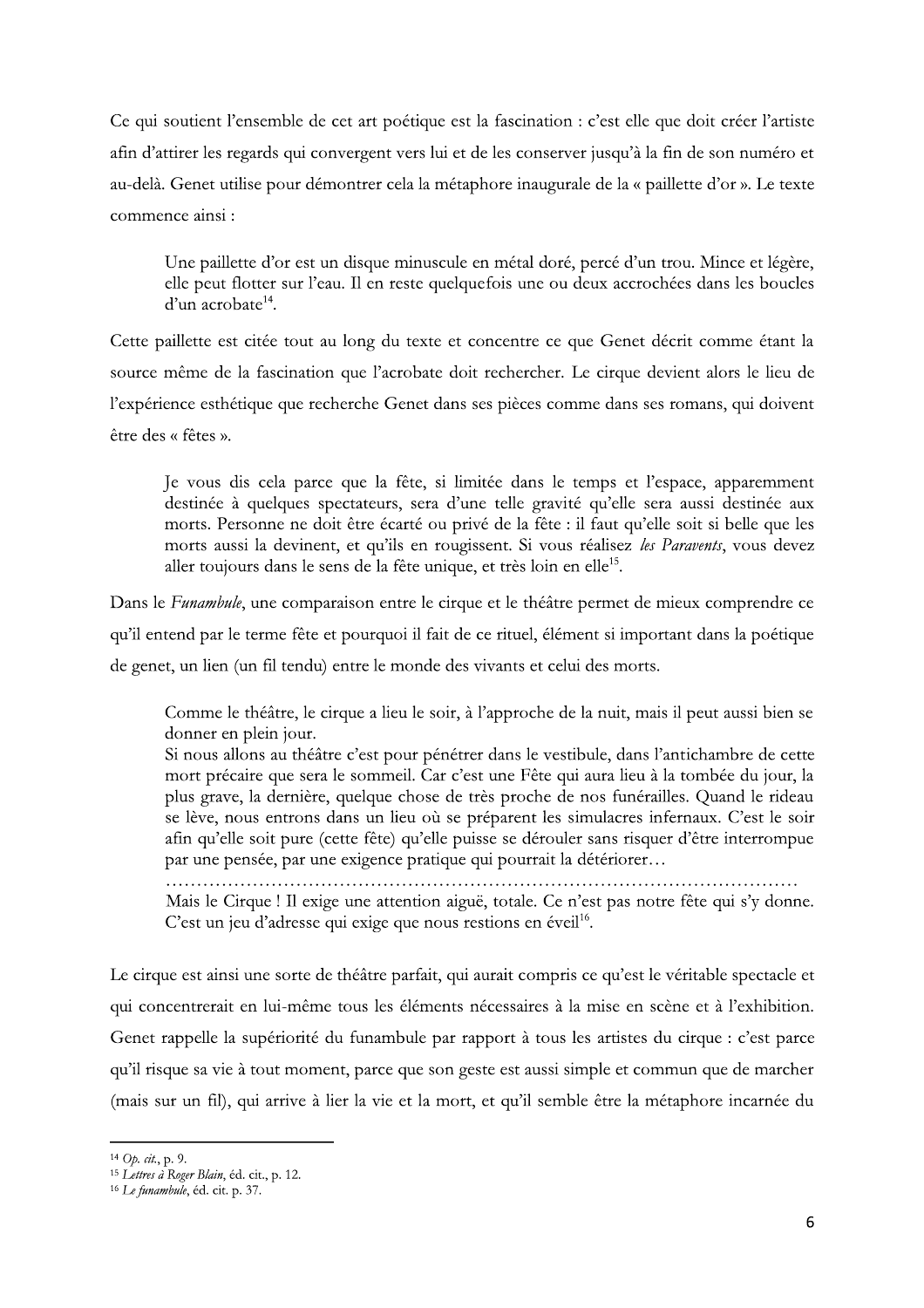spectacle, c'est-à-dire ce qui se consume dans un unique geste poétique. L'art poétique de Genet développe ce rapport constant et nécessaire à l'autodestruction (la ruine, le pourrissement étant des éléments récurrents de cette recherche esthétique), puisque c'est cela qui fascinera le plus sûrement le public. L'acrobate doit à la fois attirer et mépriser ce public qu'il fascine, il doit être dans un monde différent, définitivement marginal, et cultiver cette marginalité.

L'argent ? Le pognon ? Il faudra en gagner. Et jusqu'à ce qu'il en crève, le funambule doit en palper... D'une façon comme d'une autre, il lui faudra désorganiser sa vie. C'est alors que l'argent peut servir, apportant une sorte de pourriture qui saura vicier l'âme la plus calme. Beaucoup, beaucoup de pognon ! Un fric fou ! Ignoble ! Et le laisser s'entasser dans un coin du taudis, n'y jamais toucher, et se torcher le cul avec son doigt. A l'approche de la nuit, s'éveiller, s'arracher à ce mal et le soir danser sur le fil<sup>17</sup>.

Au cours de l'entretien mené par Laure Adler, Alexandre Romanès affirme que durant son séjour chez lui, Genet aurait créé avec lui une affiche de spectacle de cirque idéal enchaînant les numéros les plus impossibles à réaliser comme si la conception même devait provoquer avant tout le rêve sans pour autant se concrétiser. Les notes de ce projet ont malheureusement été jetées par Alexandre Romanès mais on peut retrouver l'état d'esprit de cette mise en scène impossible dans les notes de Genet à Roger Blin.

Je crois qu'une seule représentation suffit, au lieu de cinq. Mais une, mise au point durant encore six mois $^{18}$ .

Le cirque a cette capacité de transformer du concret en rêve, capacité que le théâtre ne peut pas totalement revendiquer.

Cela m'amène à dire qu'il faut aimer le Cirque et mépriser le monde. Une énorme bête, remontée des époques diluviennes, se pose pesamment sur les villes : on entre, et le monstre était plein de merveilles mécaniques et cruelles : des écuyères, des augustes, des lions et leur dompteur, un prestidigitateur, un jongleur, des trapézistes allemands, un cheval qui parle et qui compte, et toi.

Vous êtes les résidus d'un âge fabuleux. Vous revenez de très loin. Vos ancêtres mangeaient du verre pilé, du feu, ils charmaient des serpents, des colombes, ils jonglaient avec des œufs, ils faisaient converser un concile de chevaux.

Vous n'êtes pas prêts pour notre monde et sa logique. Il vous faut donc accepter cette misère : vivre la nuit de l'illusion de vos tous mortels. Le jour vous restez craintifs à la porte du cirque - n'osant entrer dans notre vie - trop fermement retenus par les pouvoirs du cirque qui sont les pouvoirs de la mort. Ne quittez jamais ce ventre énorme de toile<sup>19</sup>.

<sup>&</sup>lt;sup>17</sup> Op. cit., p. 33.

<sup>&</sup>lt;sup>18</sup> Lettres à Roger Blin, éd. cit., p. 20.

<sup>&</sup>lt;sup>19</sup> Le funambule, éd. cit., p. 39.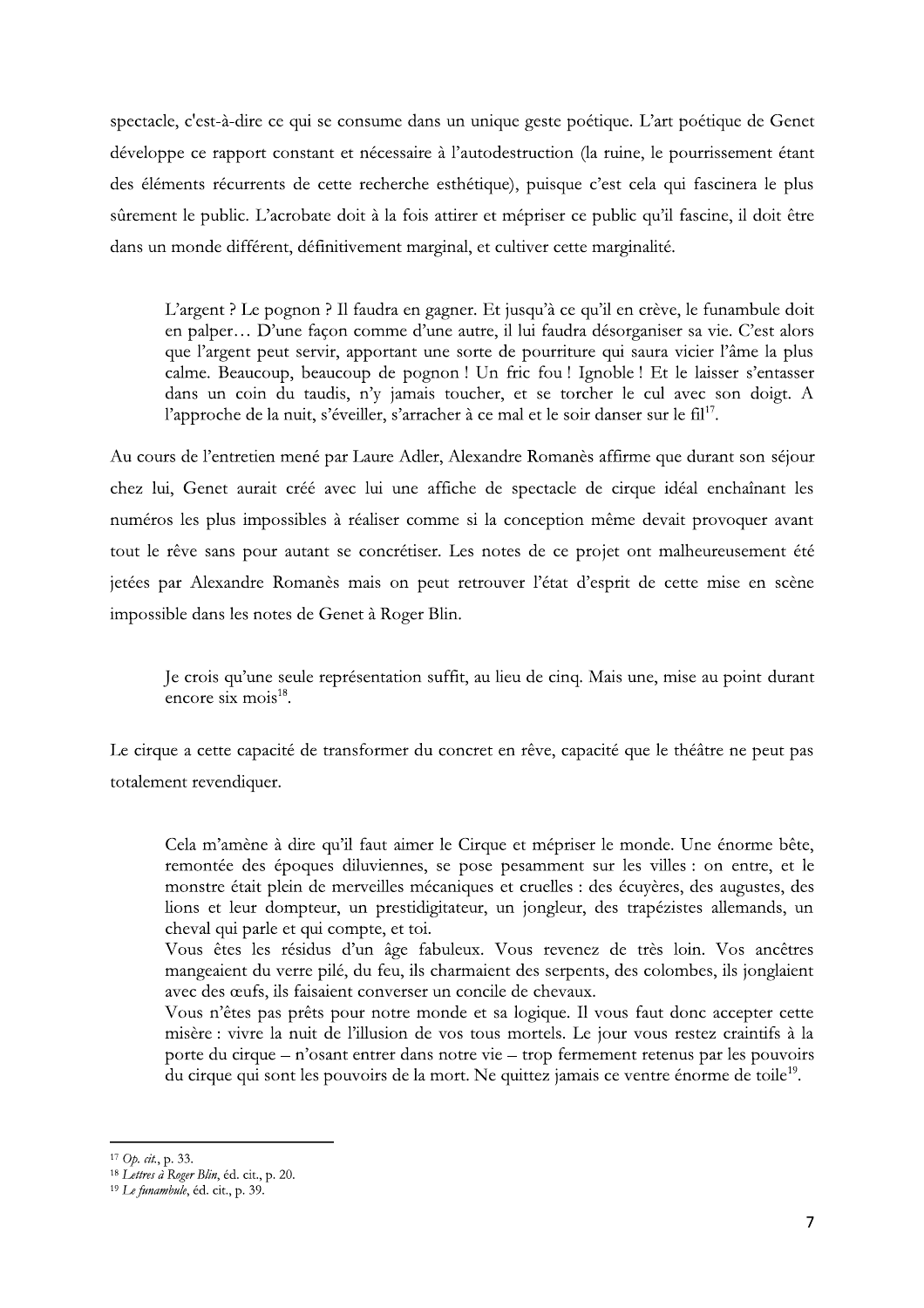On retrouve l'idéale marginalité que recherche Genet tant dans la vie que dans l'écriture, le cirque tsigane peuplé d'individus rejetés à la marge de la société, lui-même confiné dans des terrains vagues et des banlieues, génétiquement inclassable, concentre tous les éléments propres à créer une sorte de marginalité pure, un espace hors-lieu et hors-temps où la magie esthétique (qui est aussi une forme d'acte amoureux) peut enfin avoir lieu.

rituels  $\overline{a}$ 

Genet n'est pas le seul à associer le spectacle théâtral à une forme de rituel, l'ancien enfant de chœur toujours fasciné par la religion catholique et les cérémonies religieuses trouve dans le cirque et dans le théâtre une reproduction esthétisée et consciente du rituel religieux. Les costumes, obligatoirement brillants, distinct de ceux que le commun porte dans la rue, placent les officiants dans une position immédiatement reconnaissable car située hors du monde.

Les légendes gothiques parlent de saltimbanques qui, n'ayant pas autre chose, offraient à la Vierge leurs tours. Devant la cathédrale ils dansaient. Je ne sais pas à quel dieu tu vas adresser tes jeux d'adresse, mais il t'en faut un. Celui, peut-être, que tu feras exister pour une heure et pour ta danse. Avant ton entrée en piste, tu étais un homme mêlé à la cohue des coulisses. Rien ne te distinguait des autres acrobates, des jongleurs, des trapézistes, des écuyères, des garçons de piste, des augustes. – Rien, sauf déjà cette tristesse dans on œil, et ne la chasse pas, ce serait foutre à la porte de ton visage toute poésie ! - Dieu n'existe encore pour personne... tu arranges ton peignoir, tu brosses tes dents<sup>20</sup>...

Nous sommes encore loin de l'acte poétique. Tous, vous, moi, les acteurs, nous devons macérer longtemps dans la ténèbre, il nous faut travailler jusqu'à l'épuisement afin qu'un seul soir, nous arrivions au bord de l'acte définitif. Et nous devons nous tromper souvent, et faire que servent nos erreurs. En fait, nous sommes loin de compte et ni la folie ni la mort ne me paraissent encore, pour cette pièce, la sanction la plus juste. C'est pourtant ces deux Déesses qu'il faut émouvoir afin qu'elles s'occupent de nous. Non, nous ne sommes pas en danger de mort, la poésie n'est pas venue comme il faudrait<sup>21</sup>.

C'est bien cet acte définitif que cherche le cirque dans une surenchère de mauvais goût ; Genet le compare à la tauromachie et à la guerre (« J'ajoute pourtant que tu dois risquer une mort physique définitive. La dramaturgie du Cirque l'exige. Il est, avec la poésie, la guerre, la corrida, un des seuls jeux cruels qui subsistent<sup>22</sup>. ») Dans les trois cas, le costume fait partie intégrante du spectacle dont le but est la mort. Les tableaux qui concernent les soldats dans Les paravents reprennent cette esthétique de l'excès propre au Cirque.

Je veux un Sergent qui sous une apparence brutale dissimule, comme il le peut, une profonde blessure. Il faut donc, d'abord, puisqu'on ne peut pas choisir la blessure qu'on voudrait et mettre du falbala autour, choisir un comédien dont la corpulence étonnera. Si

<sup>&</sup>lt;sup>20</sup> Op. cit., p. 33.

<sup>&</sup>lt;sup>21</sup> Lettres à Roger Blin, éd. cit., p. 62.

<sup>&</sup>lt;sup>22</sup> Le funambule, éd. cit., p. 19.